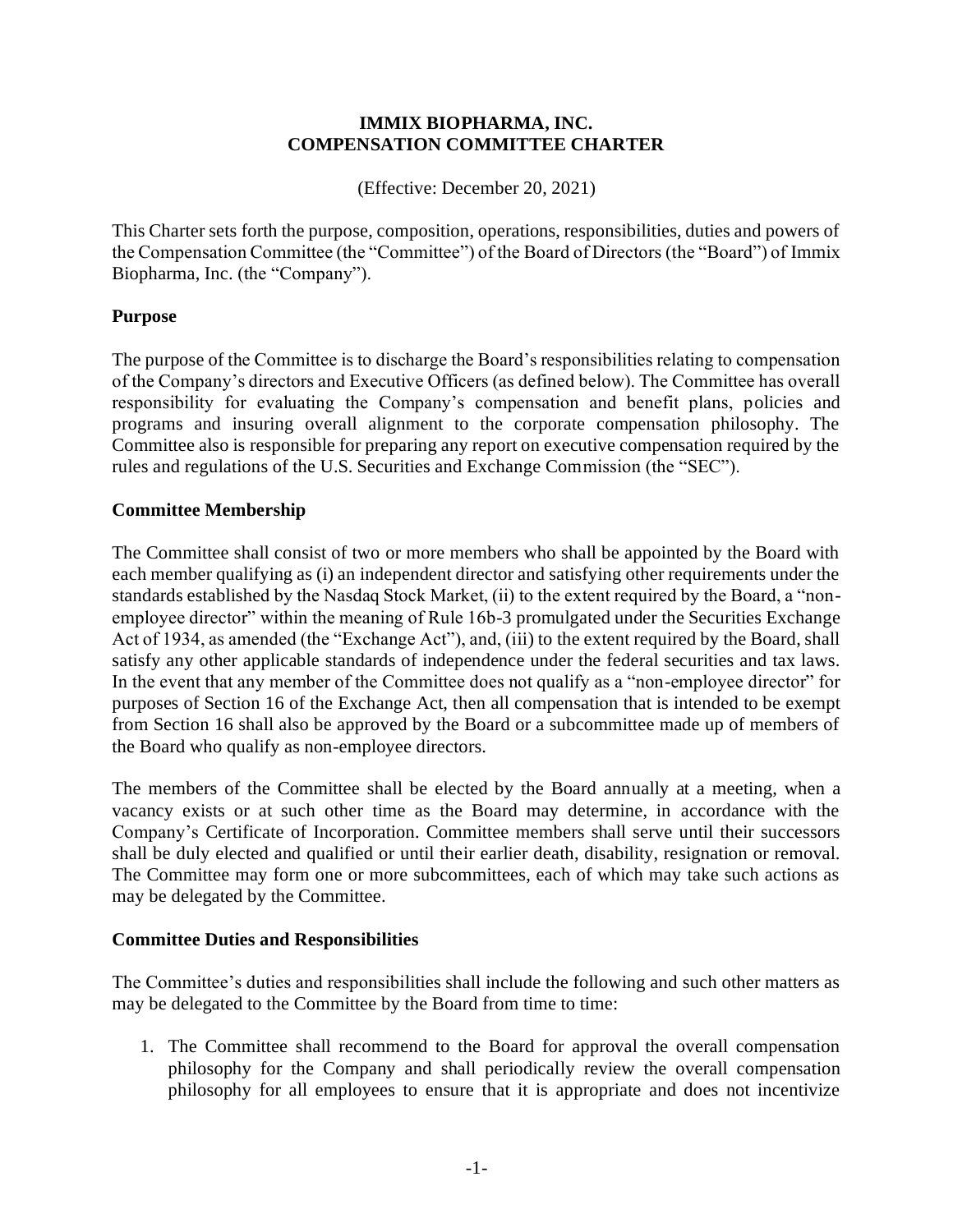unnecessary and excessive risk taking that would be reasonably likely to have a material adverse effect on the Company.

- 2. The Committee shall annually review and make recommendations to the Board for approval, as necessary or appropriate, with respect to the Company's compensation plans, including annual incentive compensation plans, salary plans, benefit plans and equitybased plans, and any proposed changes thereto, administer or oversee the administration of these plans and discharge any responsibilities imposed on the Committee by any of these plans.
- 3. Without limiting the generality of (2) above, the Committee shall annually review all compensation arrangements with the Chief Executive Officer, the Chief Executive Officer's direct reports, the Chief Financial Officer and any other executive officers (as defined in Rule 3b-7 of the Exchange Act) of the Company (collectively, the "Executive Officers"), including (a) the annual base salary level, (b) the annual incentive opportunity level, (c) the long-term incentive opportunity level, (d) employment agreements, severance arrangements, and change in control agreements/provisions, in each case as, when and if appropriate, and (e) any special or supplemental benefits. In conducting such annual reviews, the Committee shall review the corporate goals and objectives relevant to such compensation, the Executive Officers' performance in light of those goals and objectives, the Company's stockholder returns, the value of incentive awards to the Executive Officers and officers at comparable companies and the awards given to the Executive Officers in past years. Based on this annual review, the Committee shall determine and approve or, at the discretion of the Committee, recommend to the Board for determination and approval, the compensation and other terms of employment of each officer, in each case to the extent not in conflict with any Executive Officer employment agreements then in effect. The Committee shall consider the results of the most recent say-on-pay vote in evaluating and determining executive compensation.
- 4. The Committee shall oversee the Company's regulatory compliance with respect to compensation matters, including the Company's policies on structuring compensation programs to preserve tax deductibility.
- 5. The Committee shall make periodic reports to the Board, and not less than once a year, on all matters for which the Committee has been delegated responsibility and as it deems appropriate. These reports may take the form of an oral report by the Chair of the Committee or any other member of the Committee designated by the Committee to make such reports.
- 6. The Committee shall review and discuss with management, prior to the filing of the Company's annual proxy statement or annual report on Form 10-K, the disclosure relating to executive compensation, including the Compensation Discussion and Analysis and executive and director compensation tables as required by SEC rules. The Committee shall prepare an annual report regarding executive compensation for inclusion in the Company's annual proxy statement or annual report on Form 10-K, as the case may be and if applicable, in accordance with applicable SEC rules and regulations.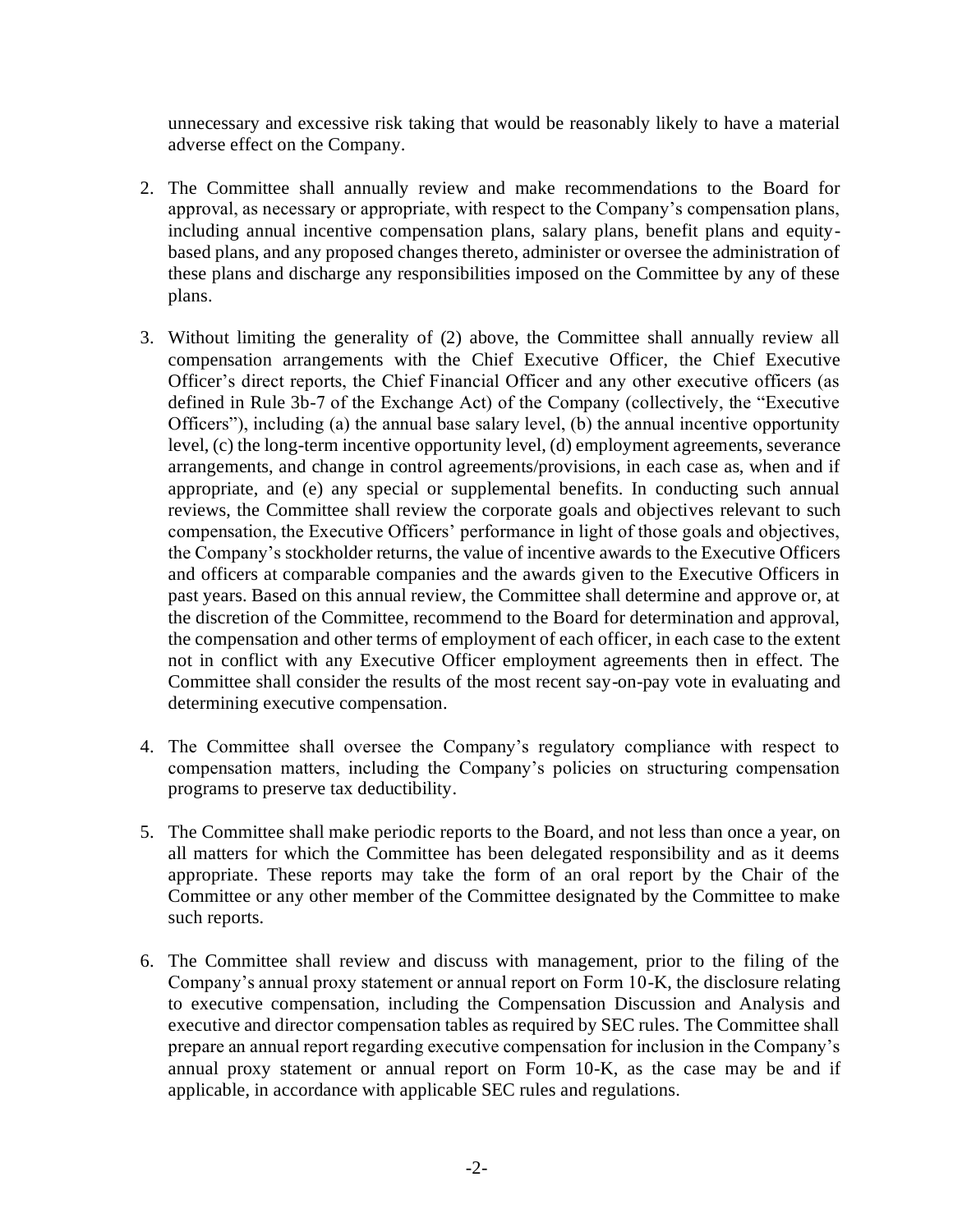- 7. The Committee shall, periodically as necessary, review and make recommendations to the Board with respect to the compensation of directors.
- 8. The Committee shall periodically approve the funding and investment policies and review performance of all pension/retirement benefit and deferred compensation plans of the Company and its subsidiaries.
- 9. The Committee shall undertake and review with the Board an annual performance evaluation of the Committee, which shall compare the performance of the Committee with the requirements of this Charter and set forth the goals and objectives of the Committee for the upcoming year. The Committee shall conduct such performance evaluation in such manner as the Committee deems appropriate, and may report the results of its performance evaluation through an oral report by the Chair of the Committee or any other member of the Committee designated by the Committee to make this report.
- 10. The Committee shall annually review and reassess the adequacy of this Charter and recommend any proposed changes to the Board for approval.
- 11. The Committee shall exercise such other powers and perform such other duties and responsibilities as are consistent with this Charter, the Company's By-Laws and applicable law, rules and regulation, and as the Committee or the Board deems necessary or appropriate.

# **Operations**

The Board shall designate one member of the Committee as its Chair. The affirmative vote of a majority of the members of the Committee is necessary for the adoption of any resolution. The Committee shall meet when deemed necessary or desirable by a majority of the Committee members or the Chair of the Committee. Members of the Committee may participate in a meeting of the Committee by means of conference call or similar communications equipment by means of which all persons participating in the meeting can hear each other. The Committee may invite such members of management to its meetings as it may deem desirable or appropriate, consistent with the maintenance of the confidentiality of compensation discussions; provided, however, that the Committee shall meet in executive session and the Chief Executive Officer may not be present during the Committee's voting or deliberations on the compensation of the Chief Executive Officer.

The agenda of each Committee meeting shall be established by the Chair of the Committee with the assistance of appropriate members of management. Each Committee member is free to suggest the inclusion of items on the agenda. Each Committee member is free to raise at any Committee meeting subjects that are not on the agenda for that meeting.

The Committee may create one or more subcommittees of members of the Committee and may delegate, in its discretion, all or a portion of its duties and responsibilities to such subcommittees.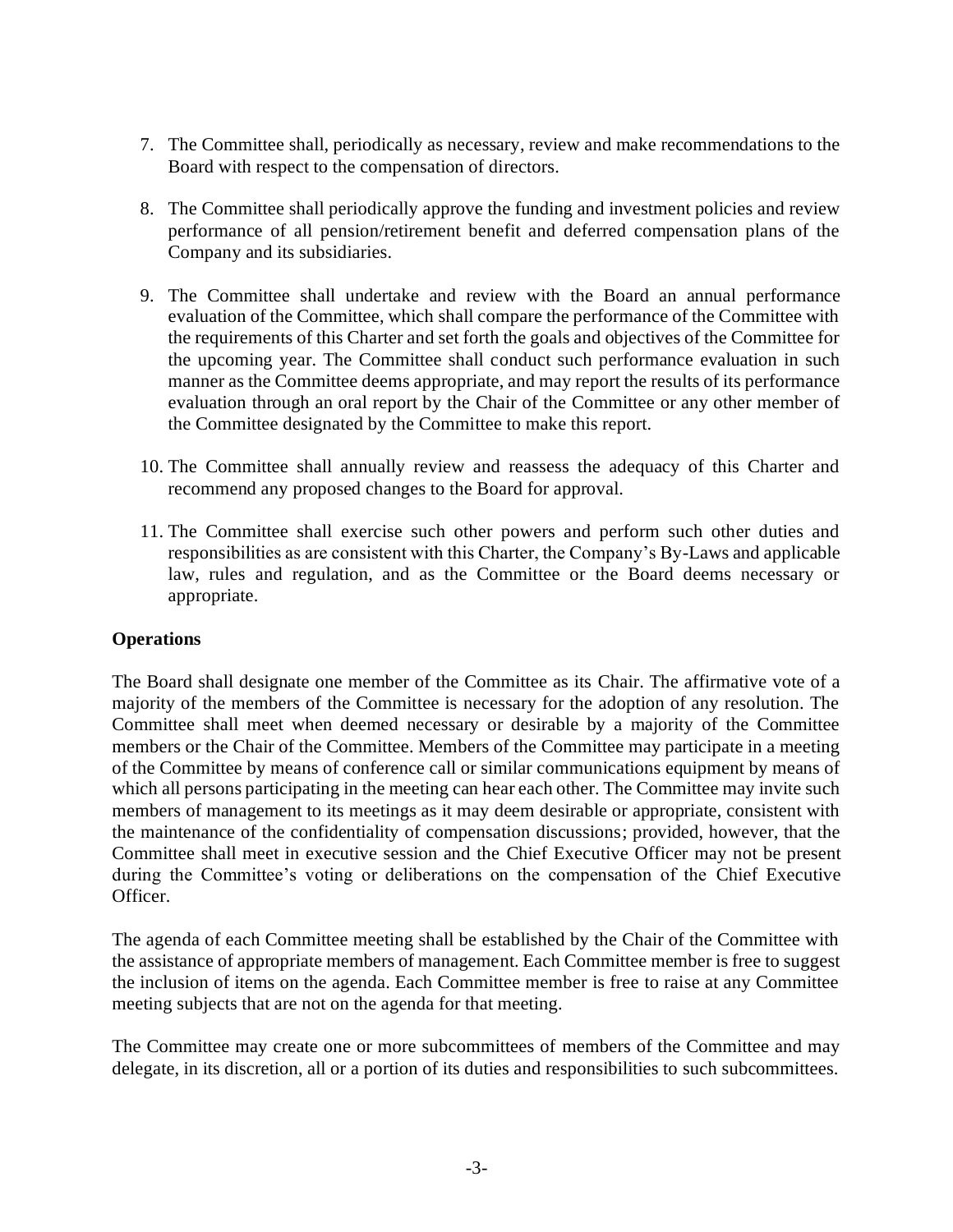Notwithstanding anything contained in this Charter, the Board shall retain the power to appoint one or more temporary special purpose committees of the Board for the purpose of determining or approving compensation and equity grants to be made under the Company's compensation plans to employees that are not Executive Officers (such as, for example, year-end performance-related bonuses, salary increases and incentive grants).

### **Committee Authority and Resources**

The Committee shall have the sole authority, without further approval by the Board, to select, retain, compensate, oversee and terminate any compensation consultant to be used to assist in the evaluation of director, Chief Executive Officer, officer and the Company's other compensation and benefit plans and to approve the consultant's fees and other retention terms. The intent and objectives of such a study or evaluation would be reviewed with the Committee prior to engagement, and upon completion, a full report of findings and recommended actions would be presented to the Committee for review and approval. In addition, the Committee may select or retain advice and assistance from internal or external legal, accounting or other advisers as the committee determines to be necessary or advisable in connection with the discharge of its duties and responsibilities hereunder and shall have the direct responsibility to appoint, compensate and oversee such advisors.

The Company shall pay to any compensation consultant or outside accounting, legal or other adviser retained by the Committee pursuant to the preceding paragraph such compensation, including, without limitation, usual and customary expenses and charges, as shall be determined by the Committee. The Company also shall pay such ordinary administrative expenses of the Committee that are necessary or appropriate in carrying out its duties.

# **Compensation Adviser Independence Evaluation**

To the extent required by the listing standards of the Nasdaq Stock Market or SEC rules, before engaging, or receiving advice from, a compensation consultant, external legal counsel or any other advisor, the Committee shall consider the independence of each such advisor by taking into account the following factors and any other factors required by Nasdaq or the SEC and corresponding rules that may be amended from time to time, including any exceptions permitted by such rules:

- 1. the provision of other services to the Company by the employer of the compensation consultant, counsel or other advisor (the "Advisory Firm");
- 2. the amount of fees received from the Company by the Advisory Firm, as a percentage of the Advisory Firm's total revenue;
- 3. the Advisory Firm's policies and procedures that are designed to prevent conflicts of interest;
- 4. any business or personal relationship of the compensation consultant, counsel or other advisor with a member of the Committee;